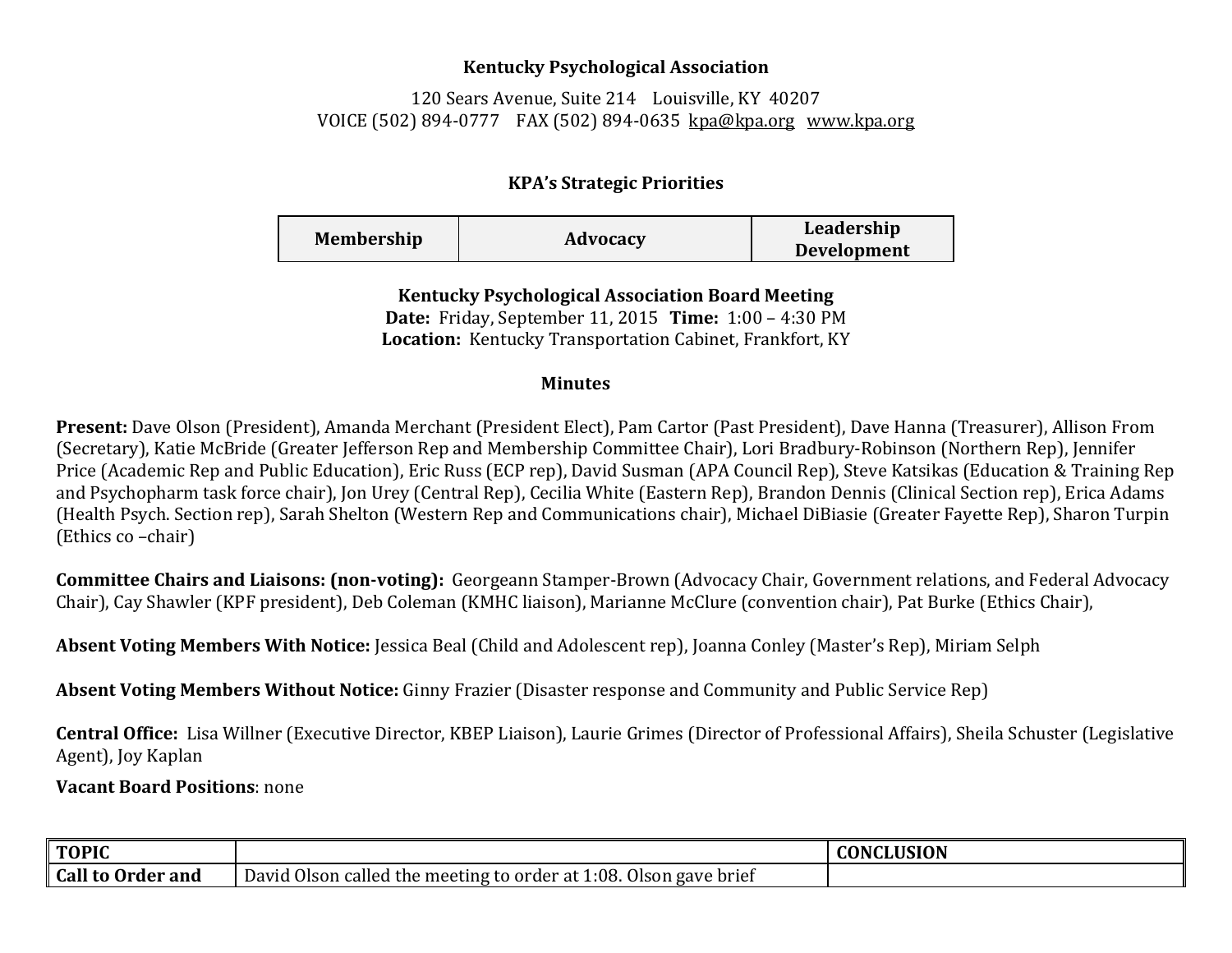| <b>Roll Call/</b><br>President's<br><b>Remarks</b>                            | remarks including telling the board that KPA had responded to the<br>Hoffman report with a letter to APA. Olson mentioned that Brighid<br>Kleinman wrote an article about transgender issues for KPA. Roll was<br>called.                                                                                                                                                                                                                                                                                                                                                                                                     |                                                                                                                               |
|-------------------------------------------------------------------------------|-------------------------------------------------------------------------------------------------------------------------------------------------------------------------------------------------------------------------------------------------------------------------------------------------------------------------------------------------------------------------------------------------------------------------------------------------------------------------------------------------------------------------------------------------------------------------------------------------------------------------------|-------------------------------------------------------------------------------------------------------------------------------|
| <b>Approval of</b><br>Minutes of 5/29/15                                      | Minutes were distributed prior to the meeting. No discussion. One<br>correction was made.                                                                                                                                                                                                                                                                                                                                                                                                                                                                                                                                     | David Susman made a motion to approve<br>the minutes as amended. One correction<br>was made. Motion passed unanimously.       |
| <b>Financial Report</b>                                                       | Dave Hanna reported we continue to have a very healthy balance sheet.<br>We currently are \$6000 below our net income. We discussed places in<br>the budget where small amounts of money were lost. There are also a<br>few places where expenses have increased. The Central office staff is<br>diligently working to keep costs down. Hanna discussed that he is<br>watching membership dues closely. Right now we are very close to<br>where we were at this time last year. Willner mentioned that around<br>54% of the doctoral psychologists and 30% of masters level<br>psychologists in the state are members of KPA. | Pam Cartor moved to accept the financial<br>report. Motion passed unanimously.                                                |
| <b>ACTION ITEM:</b><br>Approval of Finance<br>Committee<br>Charge/Description | David Hanna presented this second reading of the Charge and<br>Description. (handout attached)                                                                                                                                                                                                                                                                                                                                                                                                                                                                                                                                | Dave Hanna made a motion to approve the<br>committee charter. Discussion followed.<br>Motion passed unanimously.              |
| <b>ACTION ITEM:</b><br>Bylaws Change,<br><b>Finance Committee</b>             | Dave Hanna presented this second reading of the Bylaws change.<br>Currently the bylaws require the past president to serve on the finance<br>committee.                                                                                                                                                                                                                                                                                                                                                                                                                                                                       | Dave Hanna made a motion to accept the<br>removal of past president from the finance<br>committee. Motion passed unanimously. |
| <b>ACTION ITEM:</b><br>Approval of 2016<br>Board meeting dates                | Dave Olson presented. The following dates were presented to the board<br>for approval. March 11, June 3-4, September 9, December 9. Allison<br>From stated that June3/4 are the awards ceremony and graduation for<br>Spalding University so those serving on the board from Spalding may<br>not be able to attend. Discussion followed as to whether any dates<br>would be better. Took a poll on dates. Currently we will stick with the<br>current dates.                                                                                                                                                                  | Dave Hanna made a motion to accept the<br>dates. Motion passed unanimously.                                                   |
| <b>ACTION ITEM:</b><br>Approval of the PAC<br>name                            | Sheila Schuster presented for the PAC chairs. The current name being<br>brought forward is KPA-PAC. This allows the PAC to be easily found if<br>someone searches for it. Discussion followed.                                                                                                                                                                                                                                                                                                                                                                                                                                | Allison From made a motion to approve<br>the name of the PAC to be KPA-PAC.<br>Motion passed with two abstentions.            |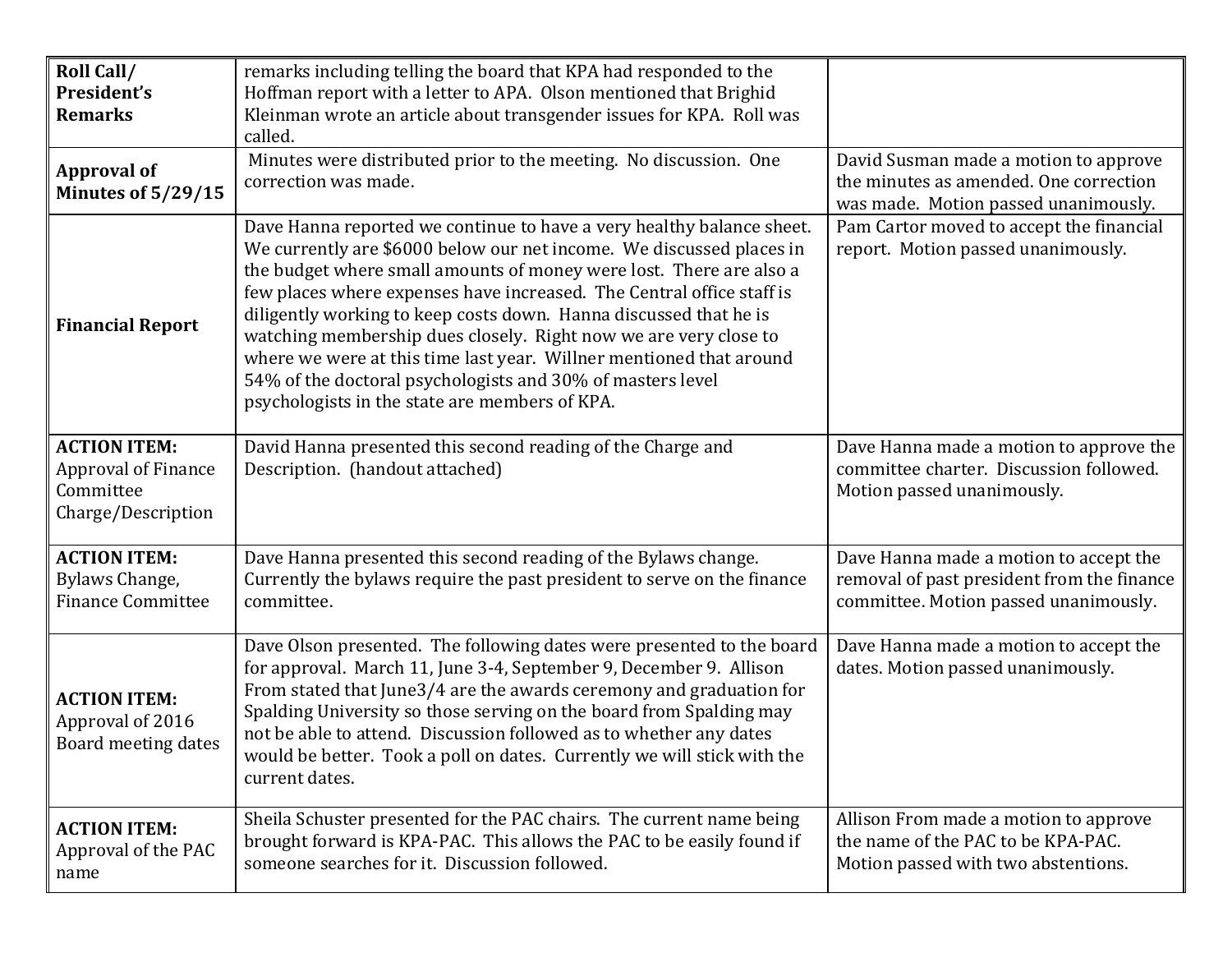| <b>DISCUSSION ITEM:</b><br><b>RxP Survey</b>         | Steve Katsikas presented the findings from the survey. 173 completed<br>the survey. Most of those who completed were licensed doctoral level<br>members. Approximately 1/2 of those agreed that there is a need for<br>prescriptive authority. 1/4 of the respondents were neutral. Almost<br>1/2 stated it would be too costly an effort. 1/2 of respondents stated they<br>do not wish for this to be a high priority for KPA. Approximately 1/4 of<br>respondents were neutral. 30 % wish for it to be a high priority. 60 %<br>of respondents said they would not want remove support from other<br>KPA activities. 68% said it would not affect their membership if KPA<br>made it a high priority. 89% said it would not change their membership<br>if KPA did not make it a priority. The majority were not interested in<br>obtaining the training needed. 3% of respondents have completed the<br>training. Data will be made available. Discussion followed surrounding<br>support of the idea of prescriptive authority versus financial support.<br>Currently the membership and board do not appear to have the desire<br>to financially support the effort even though there is general support of<br>those who are properly trained being able to have prescriptive<br>authority if a bill were to pass. | The slides from the survey will be<br>made available to members on the<br>website and Katsikas will present at<br>the annual meeting at Convention in<br>November. |
|------------------------------------------------------|-------------------------------------------------------------------------------------------------------------------------------------------------------------------------------------------------------------------------------------------------------------------------------------------------------------------------------------------------------------------------------------------------------------------------------------------------------------------------------------------------------------------------------------------------------------------------------------------------------------------------------------------------------------------------------------------------------------------------------------------------------------------------------------------------------------------------------------------------------------------------------------------------------------------------------------------------------------------------------------------------------------------------------------------------------------------------------------------------------------------------------------------------------------------------------------------------------------------------------------------------------------------------------------------------------------------------|--------------------------------------------------------------------------------------------------------------------------------------------------------------------|
| <b>DISCUSSION ITEM:</b><br>Regs update               | Lisa Willner and Sheila Schuster presented. Willner on the Suicide<br>prevention CE. KPA consulted with KBEP over the issue. The initial<br>regs stated that other professional (non mental health) could provide<br>the CE to psychologists. We asked to have that changed in the regs.<br>KBEP did not change the regs and added many exemptions to the regs.<br>The EC found this problematic for many people to be able to opt out of<br>the regs. Suicide prevention has changed over the past decade and we<br>feel psychologists need to know the latest research. We also<br>recommended that once the initial requirement is met that<br>psychologists be able to do one 3 hour CE every 3 year licensing period,<br>instead of one 6 hour training every 6 years. We are currently waiting<br>for a response from KBEP.<br>We are working with KBEP on another set of regs regarding<br>psychological testing. The regs delineate what training and expertise<br>one must have to do psychological testing.                                                                                                                                                                                                                                                                                                   |                                                                                                                                                                    |
| <b>DISCUSSION ITEM:</b><br><b>Preliminary Budget</b> | Dave Hanna presented and distributed a handout. We are still working<br>on the budget so this handout will be changing. Hanna asked that                                                                                                                                                                                                                                                                                                                                                                                                                                                                                                                                                                                                                                                                                                                                                                                                                                                                                                                                                                                                                                                                                                                                                                                |                                                                                                                                                                    |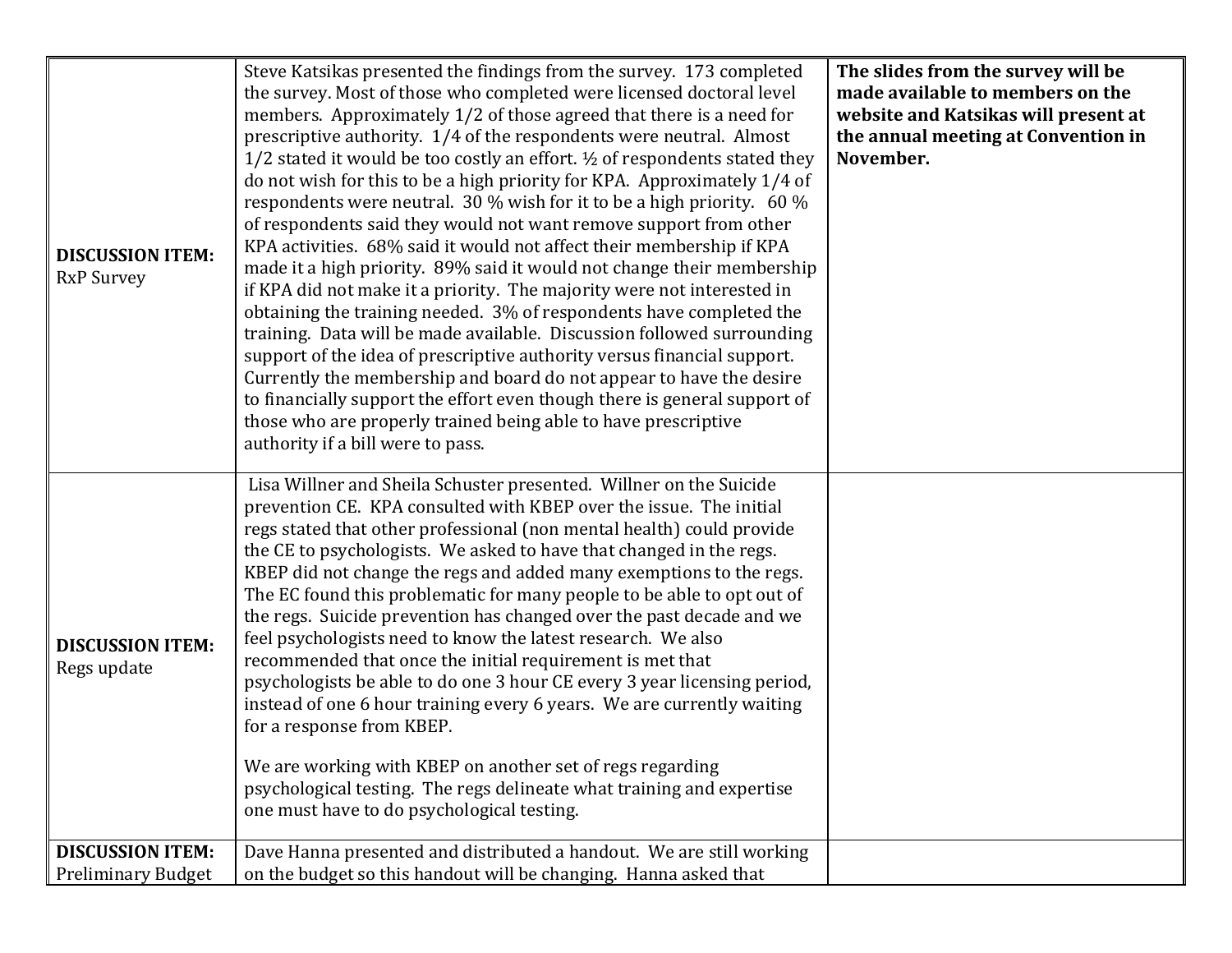| Forecast                                                                                 | further questions or any concerns could be directed to him later. The<br>finance committee will be meeting next week.                                                                                                                                                                                                                                                                                                                                                                                                                                                                                                                |                                                                                |
|------------------------------------------------------------------------------------------|--------------------------------------------------------------------------------------------------------------------------------------------------------------------------------------------------------------------------------------------------------------------------------------------------------------------------------------------------------------------------------------------------------------------------------------------------------------------------------------------------------------------------------------------------------------------------------------------------------------------------------------|--------------------------------------------------------------------------------|
| <b>DISCUSSION ITEM:</b><br><b>KPA Board Elections</b><br>Update                          | Amanda Merchant thanked everyone on the nominating committee.<br>The ballot will be distributed on Monday.                                                                                                                                                                                                                                                                                                                                                                                                                                                                                                                           |                                                                                |
| <b>DISCUSSION ITEM:</b><br>PAC Update and<br><b>Bylaws review</b>                        | Schuster presented and distributed a handout. The handout with<br>Bylaws' revision was reviewed. Discussion followed. Willner stated<br>that it should be written in the bylaws that the ED has a non-voting<br>position.                                                                                                                                                                                                                                                                                                                                                                                                            |                                                                                |
| <b>DISCUSSION ITEM:</b><br>Legislative agenda                                            | Olson presented that we are not promoting any specific legislation for<br>the upcoming session. The treatment of minors is a reg we have<br>discussed in the past. At this time we will not be doing anything with<br>that legislation. We have signed on to the smoking ban. We will<br>continue to be vigilant.                                                                                                                                                                                                                                                                                                                    |                                                                                |
| <b>DISCUSSION ITEM:</b><br><b>Information Item:</b><br><b>KY Colleague</b><br>assistance | Sharon Turpin presented on the history and current status of this<br>program. A handout was also distributed and reviewed. Discussed that<br>our "growing pains" are not unique and that many other states have<br>taken a long time to develop their programs in order to make sure that<br>everything is covered that is needed. The Colleague Assistance program<br>would only offer a list of psychologists who had been through a<br>specialized training but would not specifically recommend one person<br>over another. The program would also not be connected to KBEP in any<br>way and would not take mandated referrals. | The committee will bring back a revised<br>proposal at the next board meeting. |
| <b>APA council report</b>                                                                | David Susman presented and distributed a handout. APA is having a<br>large staff turnover based on the Hoffman report. Council passed a<br>resolution saying that psychologists can no longer participate in any<br>type of torure.                                                                                                                                                                                                                                                                                                                                                                                                  |                                                                                |
| <b>CE Events Report</b>                                                                  | Willner distributed a handout.                                                                                                                                                                                                                                                                                                                                                                                                                                                                                                                                                                                                       |                                                                                |
| Membership<br>Report                                                                     | Willner distributed a handout.                                                                                                                                                                                                                                                                                                                                                                                                                                                                                                                                                                                                       |                                                                                |
| <b>Executive Director</b><br>Report                                                      | Lisa Willner distributed a handout. The steering committee for the<br>strategic plan met. They discussed a different reporting structure. They<br>discussed a "quick response team" under the advocacy committee. It<br>would consist of 5-7 past presidents of KPA. There would be a weekly                                                                                                                                                                                                                                                                                                                                         |                                                                                |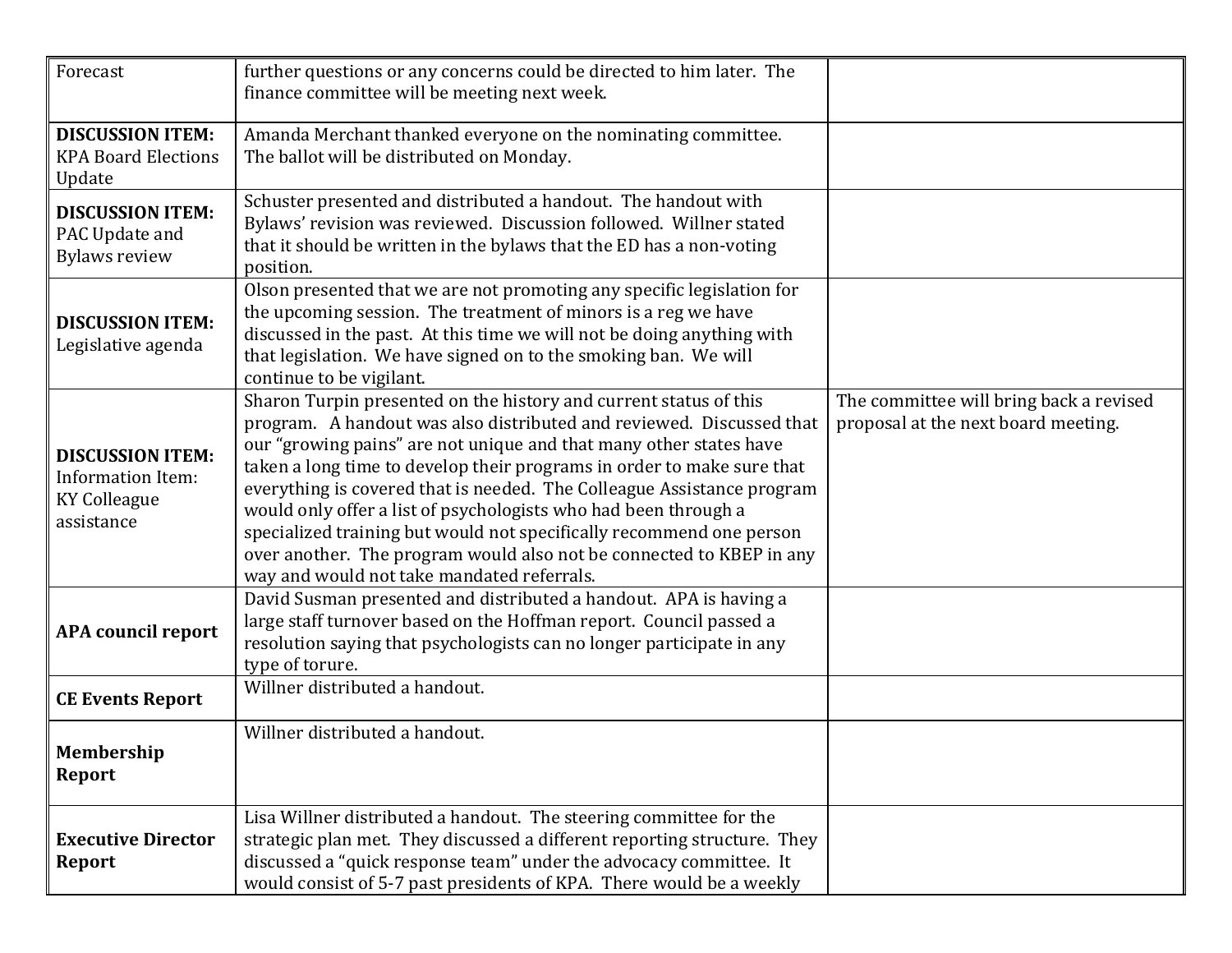|                          | conference call with the lobbyists as well. Willner will address any     |
|--------------------------|--------------------------------------------------------------------------|
|                          | concerns.                                                                |
|                          | Jennifer Price reported on Pub Ed and Th!nk Magazine. Colleagues are     |
| <b>KPF Update</b>        | continuing to work on public education in the community. The auction     |
|                          | also needs more donations.                                               |
| <b>Legislative Agent</b> | Sheila Schuster distributed handouts. There is a gubernatorial election  |
| report                   | this November.                                                           |
|                          | Laurie Grimes distributed a handout. Grimes was invited to be on the     |
|                          | Baptist health statewide task force. The main discussion is "blue zones" |
| <b>DPA Report</b>        | project. There are zones around the world where people are deemed to     |
|                          | be healthier and Kentucky would like to become healthier.                |
| <b>New</b>               | No new business.                                                         |
| <b>Business/Board</b>    |                                                                          |
| member check-in          |                                                                          |

**Adjournment: Allison From made a motion to adjourn.** Meeting adjourned at 4:32 pm.

**2015 EC Meeting Dates:**

**November 13** Frankfort, KY

**2015 Board Meeting Dates:**

**December 11** Louisville, KY

**Other dates to note:**

**Feb 27- March 1, 2016** State Leadership Conference Washington, DC